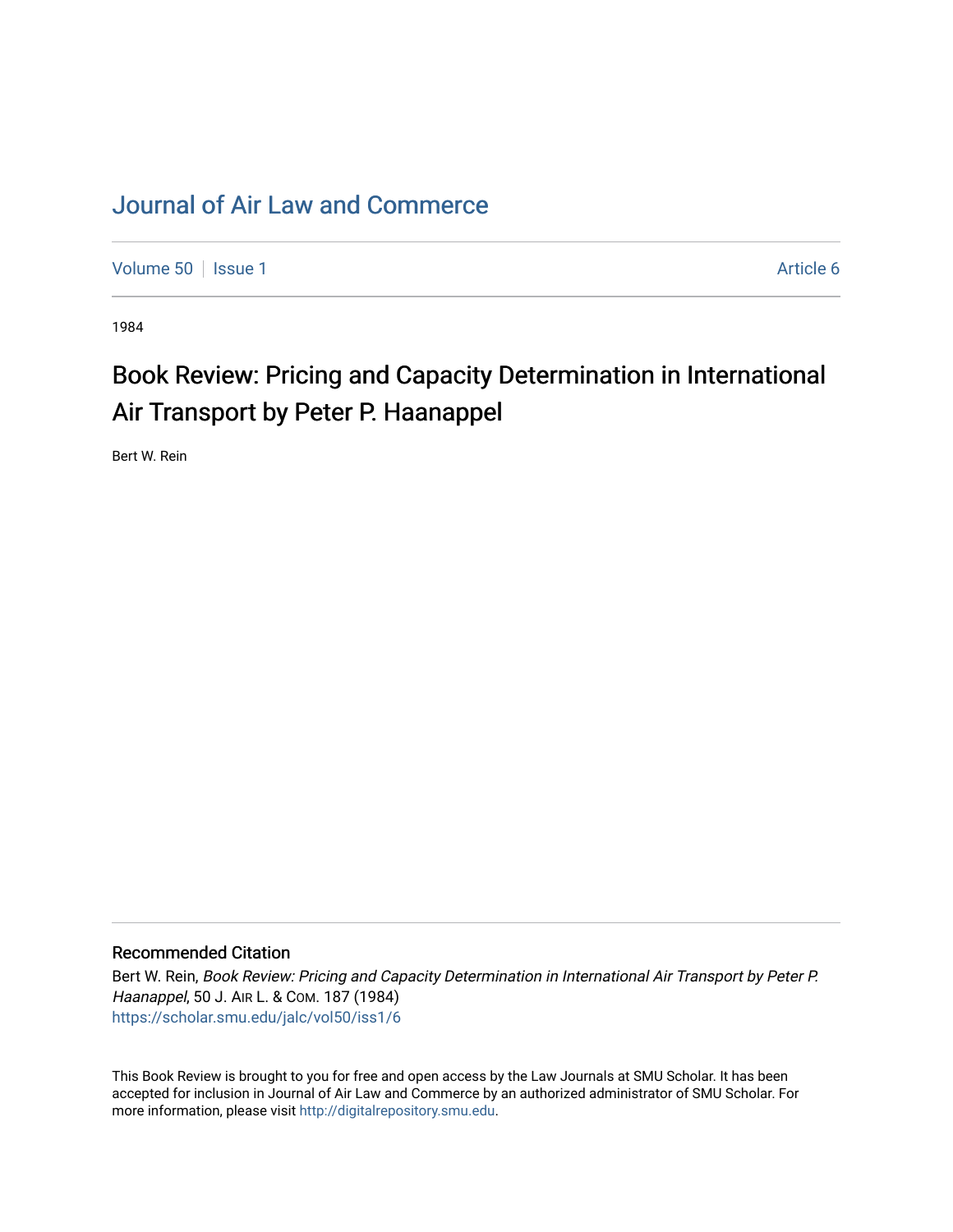## **Book Review**

PRICING **AND** CAPACITY DETERMINATION **IN** INTERNATIONAL AIR TRANSPORT By Peter P. Haanappel. Kluwer-Deventer: The Netherlands, 1984, 199 pp.

Following his earlier volume, RATEMAKING IN INTERNA-**TIONAL** AIR TRANSPORT, Professor Haanappel now has attempted the broader task of analyzing both pricing and output controls under international agreements and relevant national laws. Professor Haanappel's instinct in attempting this formidable task is sound because pricing and output are inevitably intertwined so that isolating one factor can present an inadequate view of the nature and effect of government control. For example, under the Bermuda **I** agreements which were the U.S. standard between 1946 and 1978, capacity appeared to be loosely regulated while close government supervision of fares and rates was clearly permissible. Pricing decisions, which largely determined break-even load factors, however, had a substantial role in fixing the economic limits of capacity. Similarly, regulatory regimes where capacity is closely controlled and limited will almost inevitably push prices upward as demand exceeds available supply.

Professor Haanappel's work is organized into four interrelated but self sufficient chapters. The first examines the regulatory framework of international aviation, commencing with the failure to reach multilateral agreement on economic regulation at the Chicago Conference of 1944 and tracing the consequent network of bilateral and regional agreements to the present. While succinct, Professor Haanappel's study is a rich resource which cites and extracts key agreements and also references virtually all of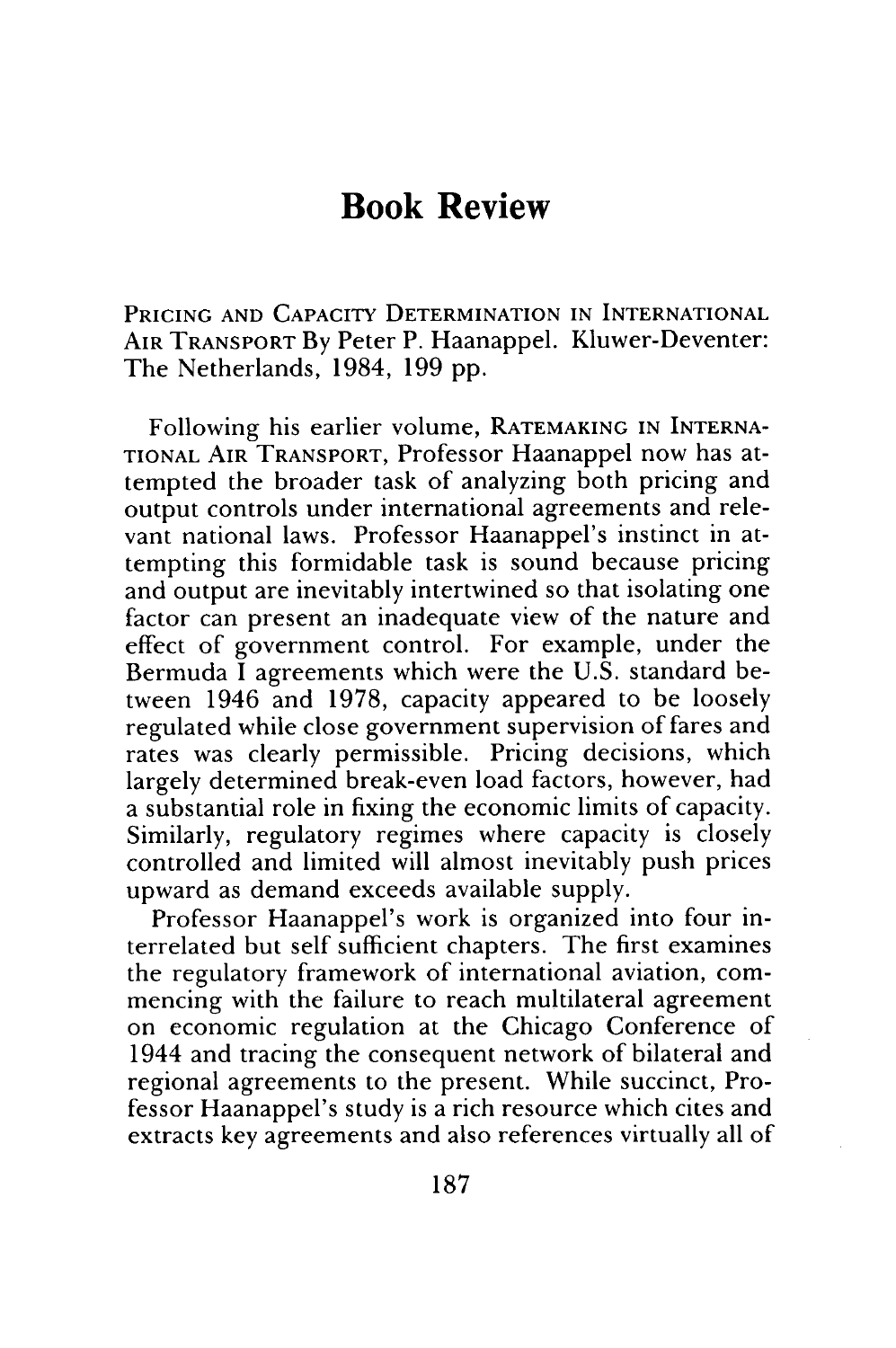the critical source materials. Professor Haanappel gives detailed attention to new U.S. "liberal" (i.e., regulationlimiting) scheduled service bilaterals and the non-scheduled (i.e., "charter") bilaterals which foreshadowed them. By relating these developments to changes in U.S. national regulation, he properly places them in the context of a shift in regulatory philosophy rather than a tactical pursuit of improved traffic share.

In the second chapter, IATA is considered as a multilateral vehicle to which governments have delegated the initial task of formulating internationally acceptable fares and rates. Professor Haanappel usefully avoids polemics about IATA and deals in detail with its governing legal instruments and internal procedures. His work is particularly useful in examining the 1978 reorganization of IATA's tariff coordinating conferences and the importance of the new forms of sub-area agreements, limited agreements and innovative fares and rates in increasing IATA's responsiveness to market and regulatory conditions on specific routes. He correctly points out, however, that this increased IATA focus on local flexibility "may detract from IATA's traditional emphasis on a multilateral system of inter-linable, *worldwide* fares, rates and tariffs." (p. 115).

In the third chapter Professor Haanappel turns his attention to regulation of charter and scheduled services operated by carriers not participating in IATA tariff coordination. After correctly observing that non-IATA scheduled carriers remain subject to the same government capacity and pricing controls as IATA carriers, Professor Haanappel examines the scope and rationale of non-IATA scheduled operations. The reader, however, may be troubled by the absence of material on precisely how governments have regulated non-IATA pricing, particularly since such carriers as Laker Airways have had a major impact on key international routes. This somewhat limited treatment of non-IATA scheduled service stands in some contrast to Professor Haanappel's detailed examina-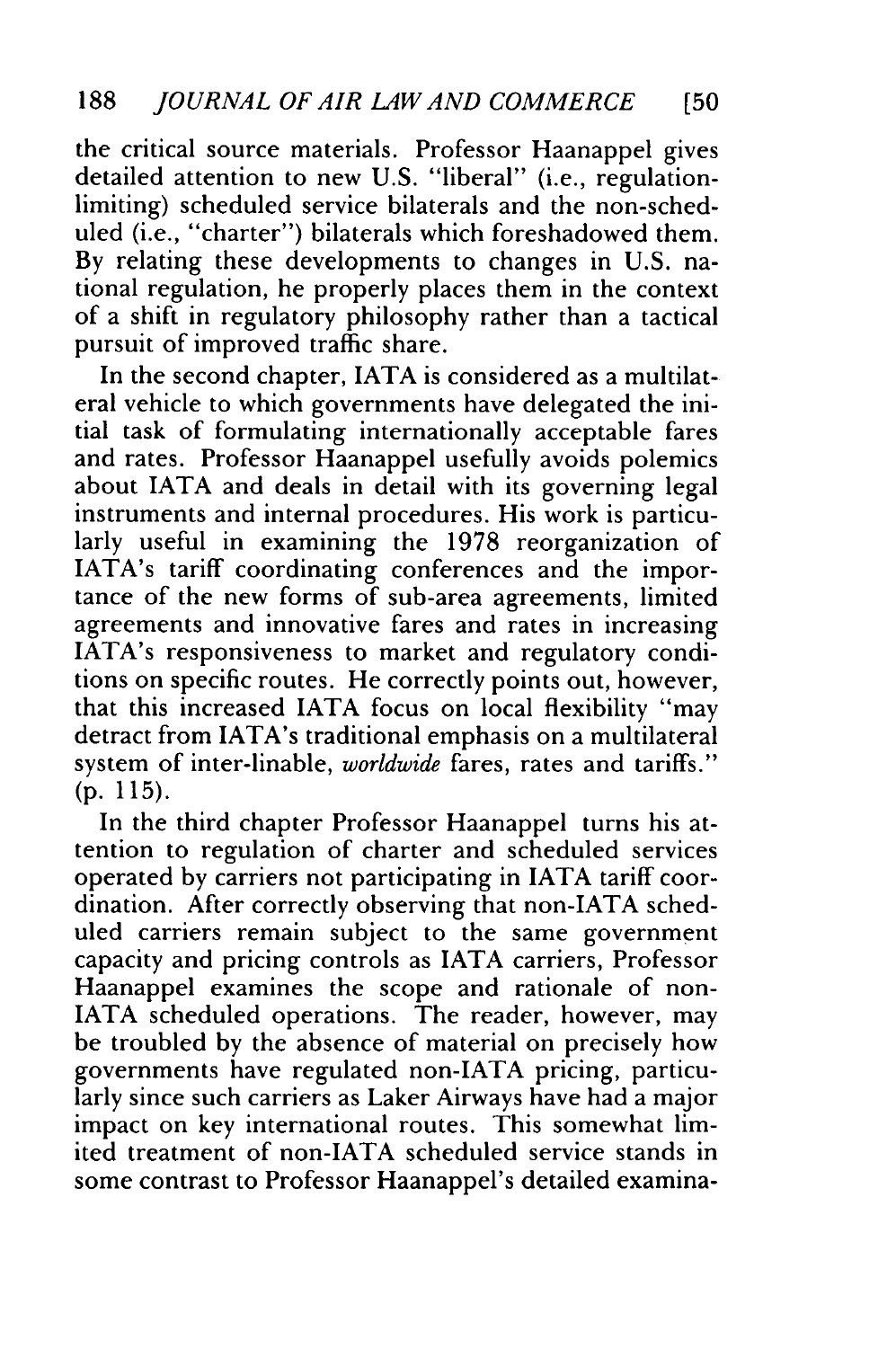tion of charter deregulation under national law both as to charter type (i.e., rules of organization) and pricing. Even in the charter area, however, Professor Haanappel might have given additional consideration to the direct quantitative restraints imposed on charters by some major aviation powers (e.g., Japan).

The final chapter of Professor Haanappel's text deals with recent developments largely arising from U.S. deregulation and the growing interest in **ICAO** and economic regulation. Professor Haanappel shows an admirable scholarly detachment in dealing with a controversial and highly-charged subject. His work documents the translation of U.S. deregulation philosophy into liberal bilateral agreements, points out the limited scope of their acceptance and correctly notes that other nations may have entered into them to obtain route benefits rather than to endorse a liberal philosophy. With similar objectivity, however, Professor Haanappel recognizes that the contradictory thrust of ICAO documentation toward more comprehensive regulation may not seriously impact operative bilateral agreements and national laws.

Professor Haanappel limits his personal observations and clearly identifies them to the reader when he makes them. Because he proceeds from the traditional premise that international aviation is a public utility service with oligopoly characteristics, his evaluations may not be cheerfully received by supporters of liberal policy. Indeed, fair questions could be raised as to whether developed countries relying on market forces to supply most of their necessary goods and services should single out air transportation for public utility regulations. Similarly, deregulation advocates would certainly question the application of oligopoly theory to international routes operated under conditions of relatively free entry where the threat of such entry itself might control market pricing.

Professor Haanappel's study does not deal in detail with the national security, industrial development and tourism goals against which many governments measure